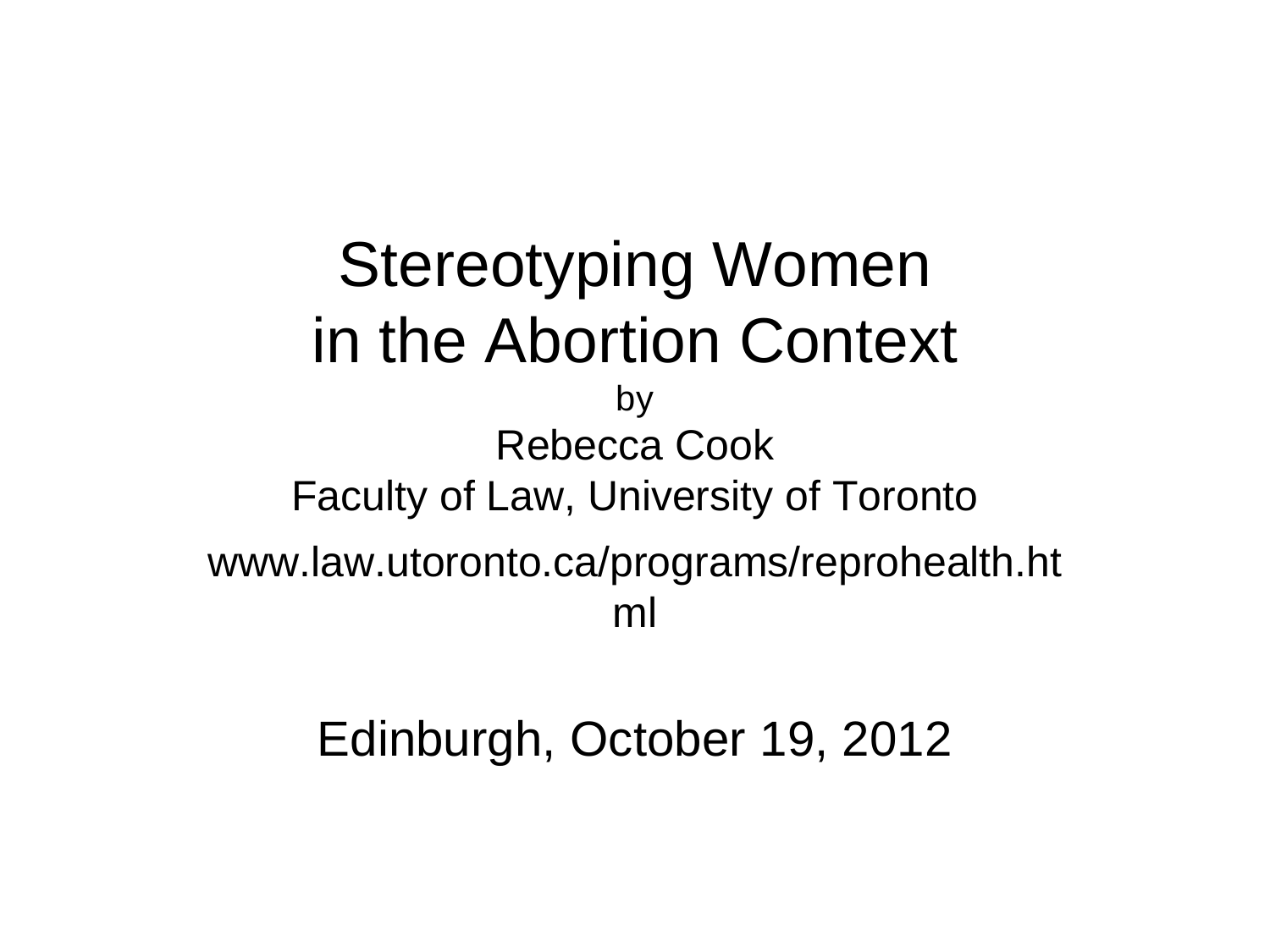### Outline of talk

- 1. Gender Stereotyping
- 2. Legal Examples
- 3. Dismantling Gender **Stereotyping**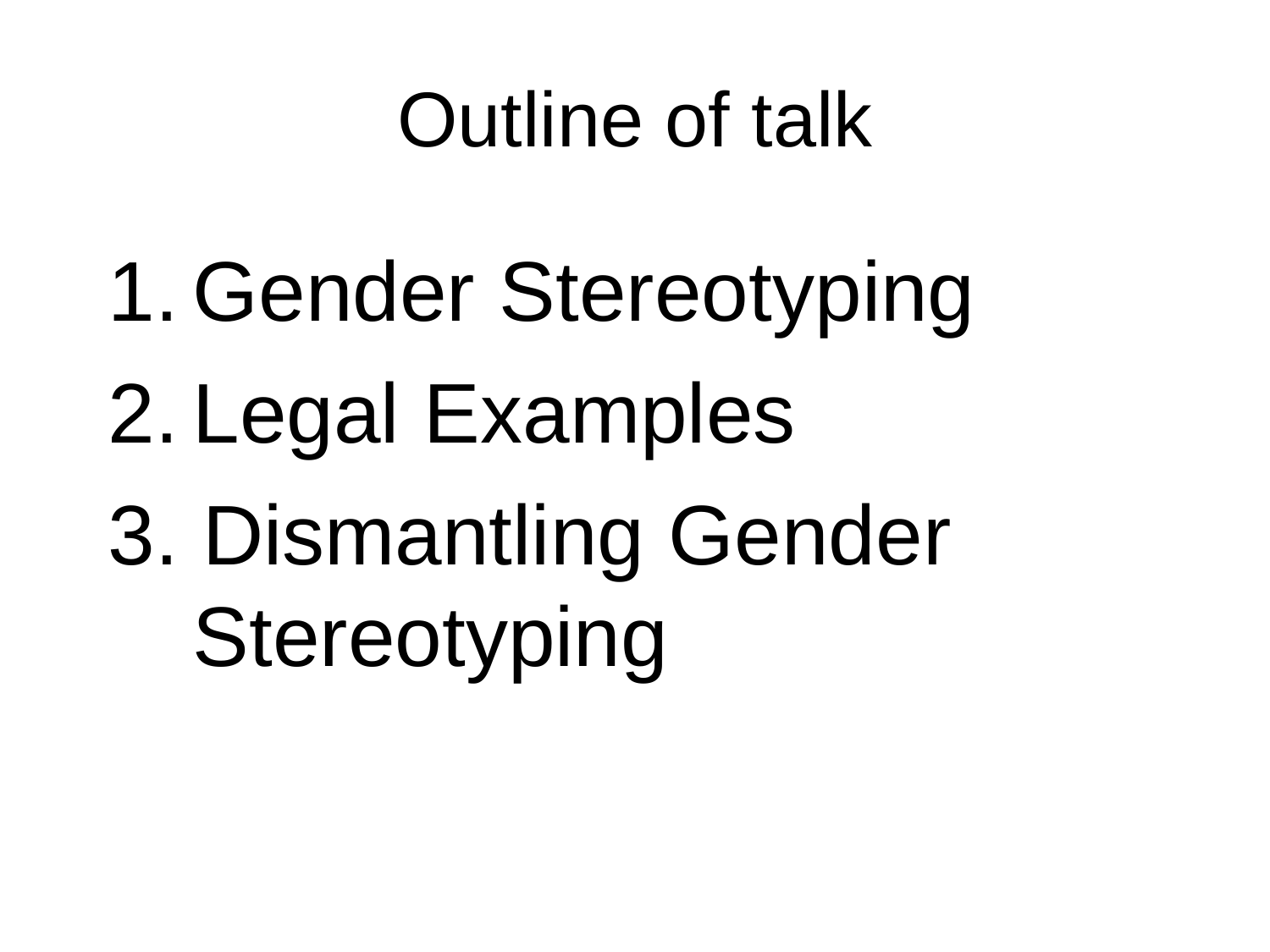# **1. Gender Stereotyping**

Process of ascribing to a woman specific characteristics or roles by reason only of her sex

e.g. ascribing motherhood to a woman, **irrespective** of her desire to be a mother, therefore denying her information & services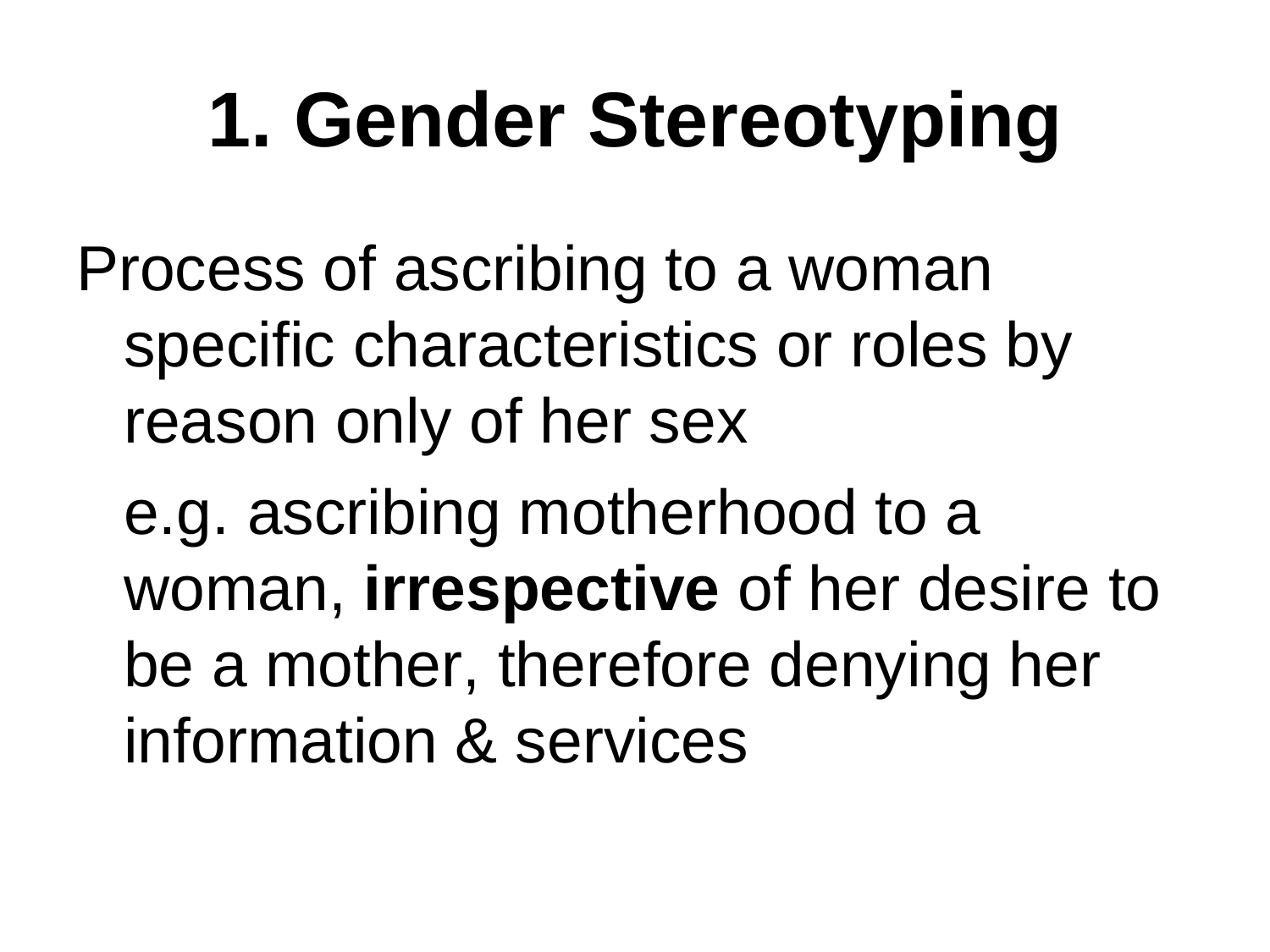# Why Do We Stereotype?

- To describe
	- women are weaker than men
- To prescribe women's modesty, chastity & obedience
	- women should be mothers/caregivers
- To assign difference ("otherize")
	- e.g. women are bad decision-makers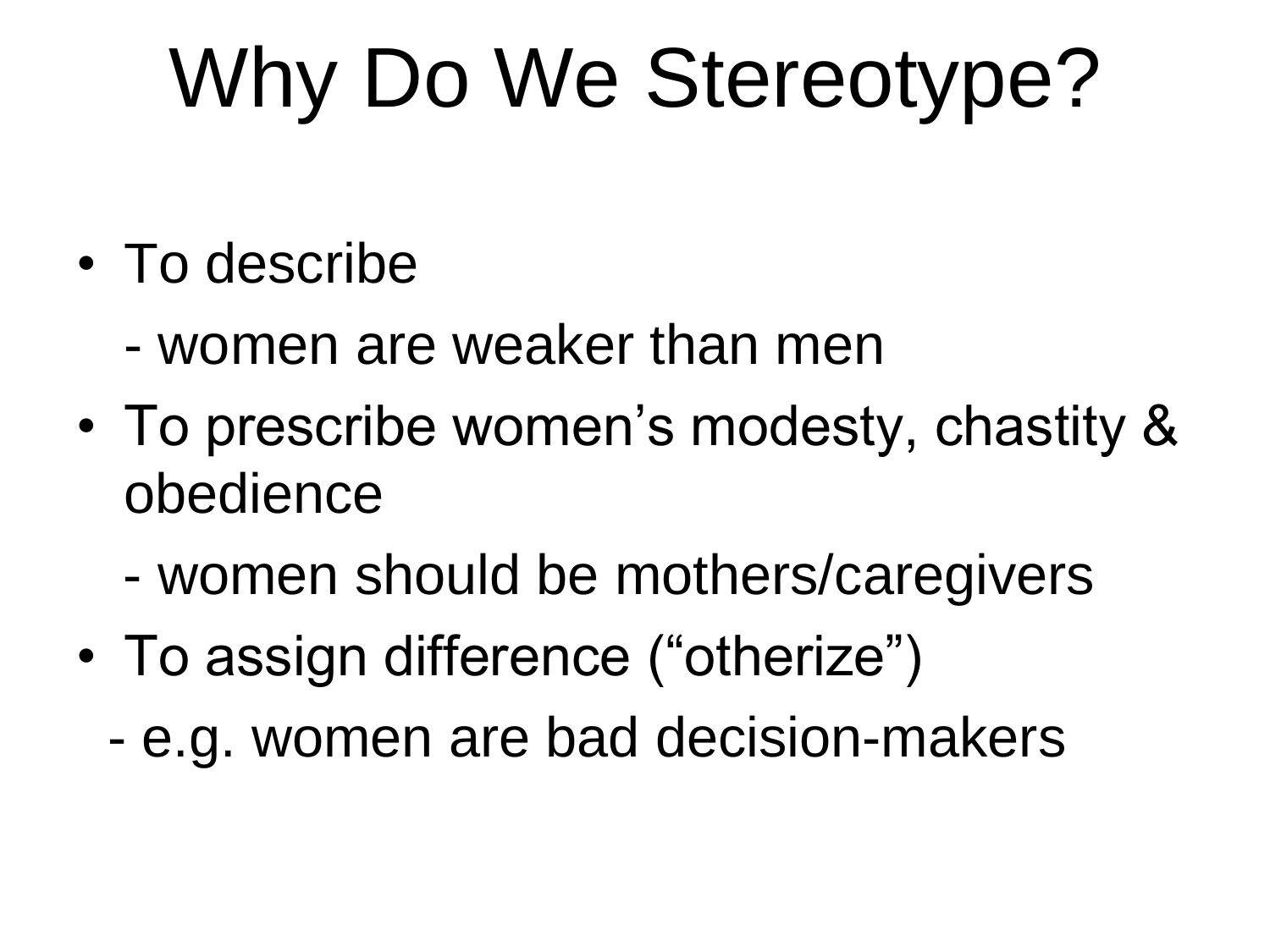### 2. **Examples of Gender Stereotypes**

- Reflection delay incapable of medical decision making
- Spousal authorization incapable of moral decision making
- Parental consent adolescents incapable of decision making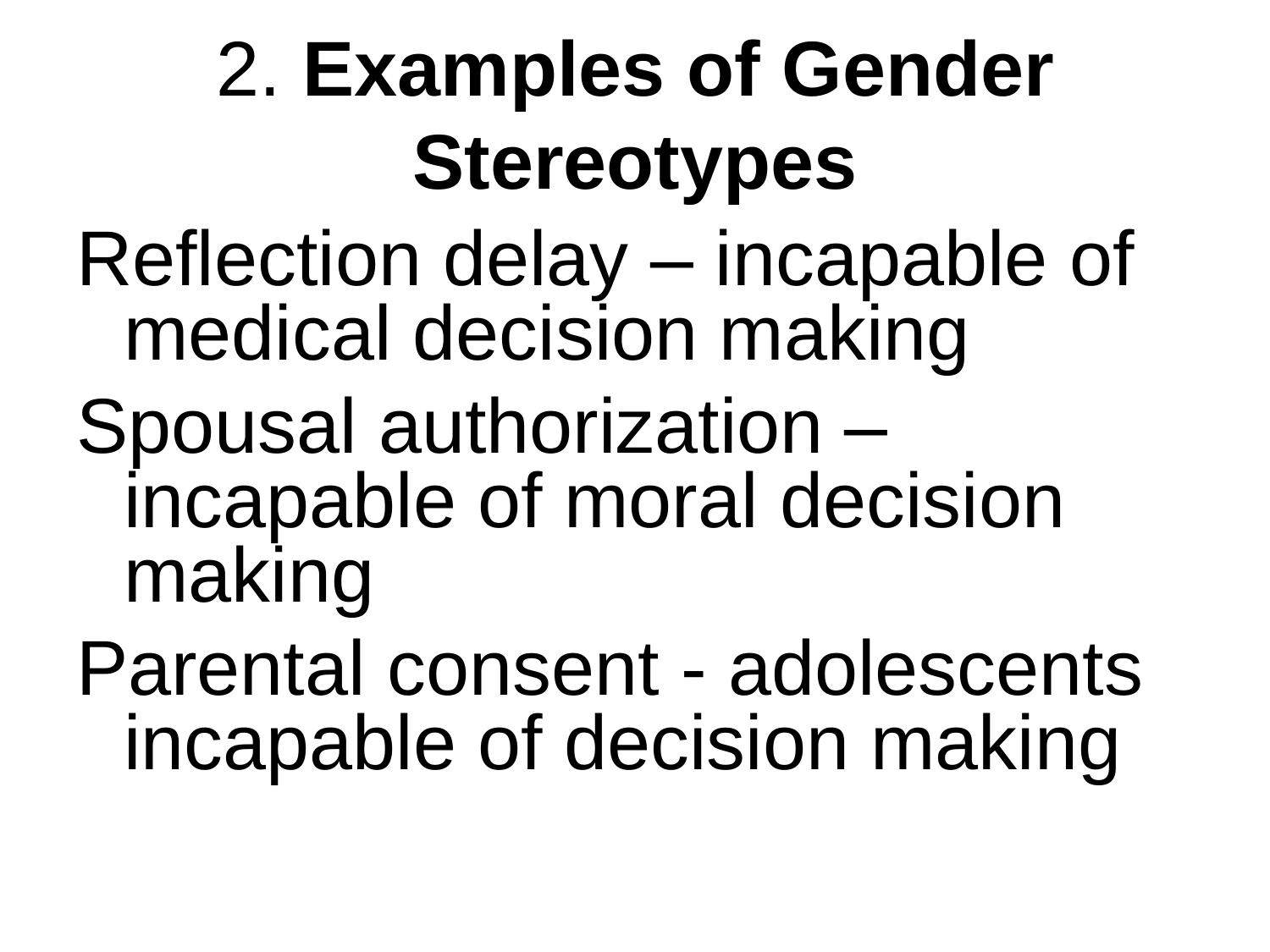#### Recent Court Decisions

*Sentencia C-355/06*, Colombia Constit. Crt (2006)

*Gonzales v.Carhart*, US Sup Crt (2007)

*A.B.C. v. Ireland*, ECHR (2010) *R.R. v. Poland*, ECHR (2011)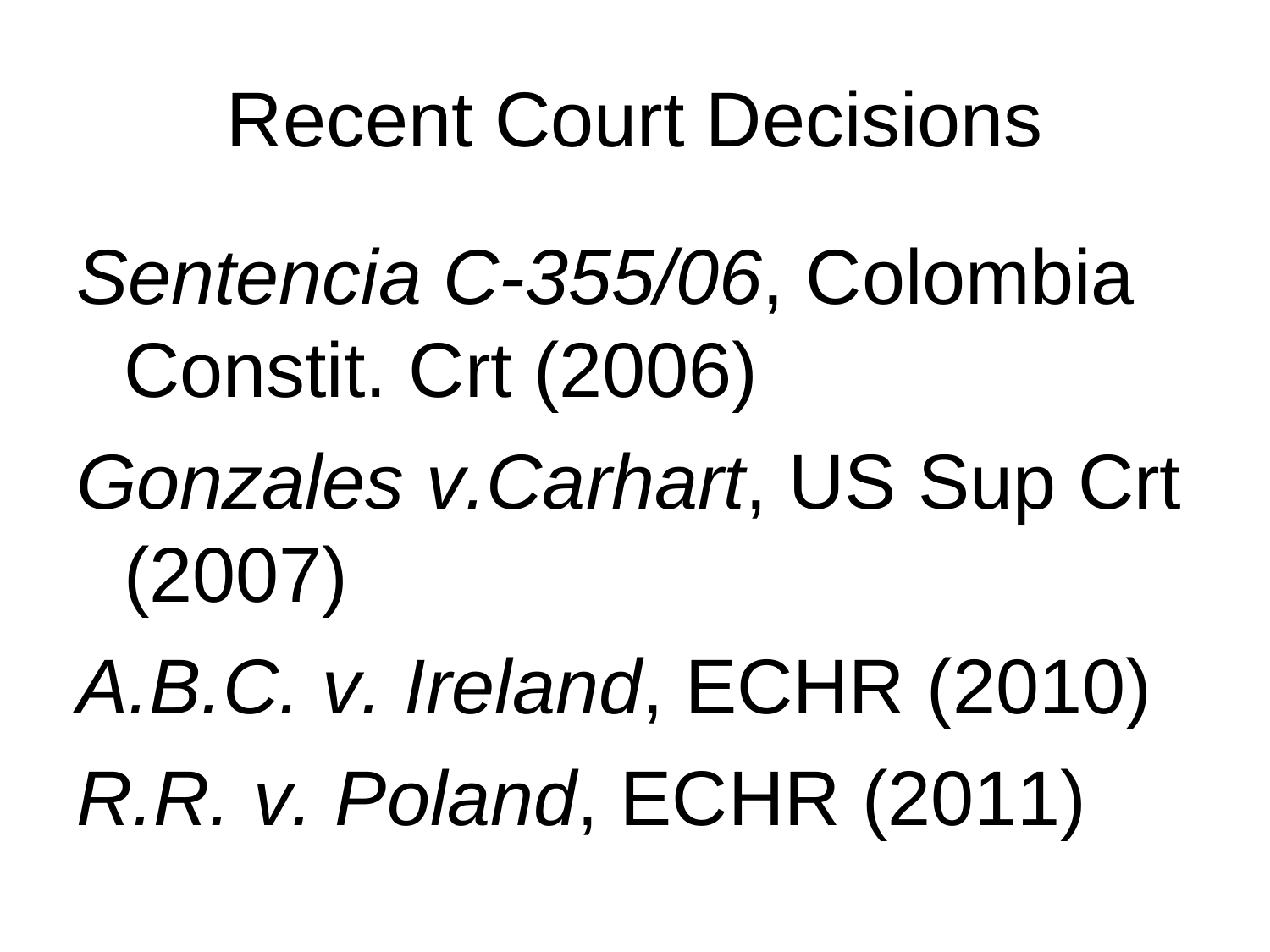### **3. Dismantling Stereotypes**

- Name the operative stereotype
- Understand means of perpetuation
- Explain duties to dismantle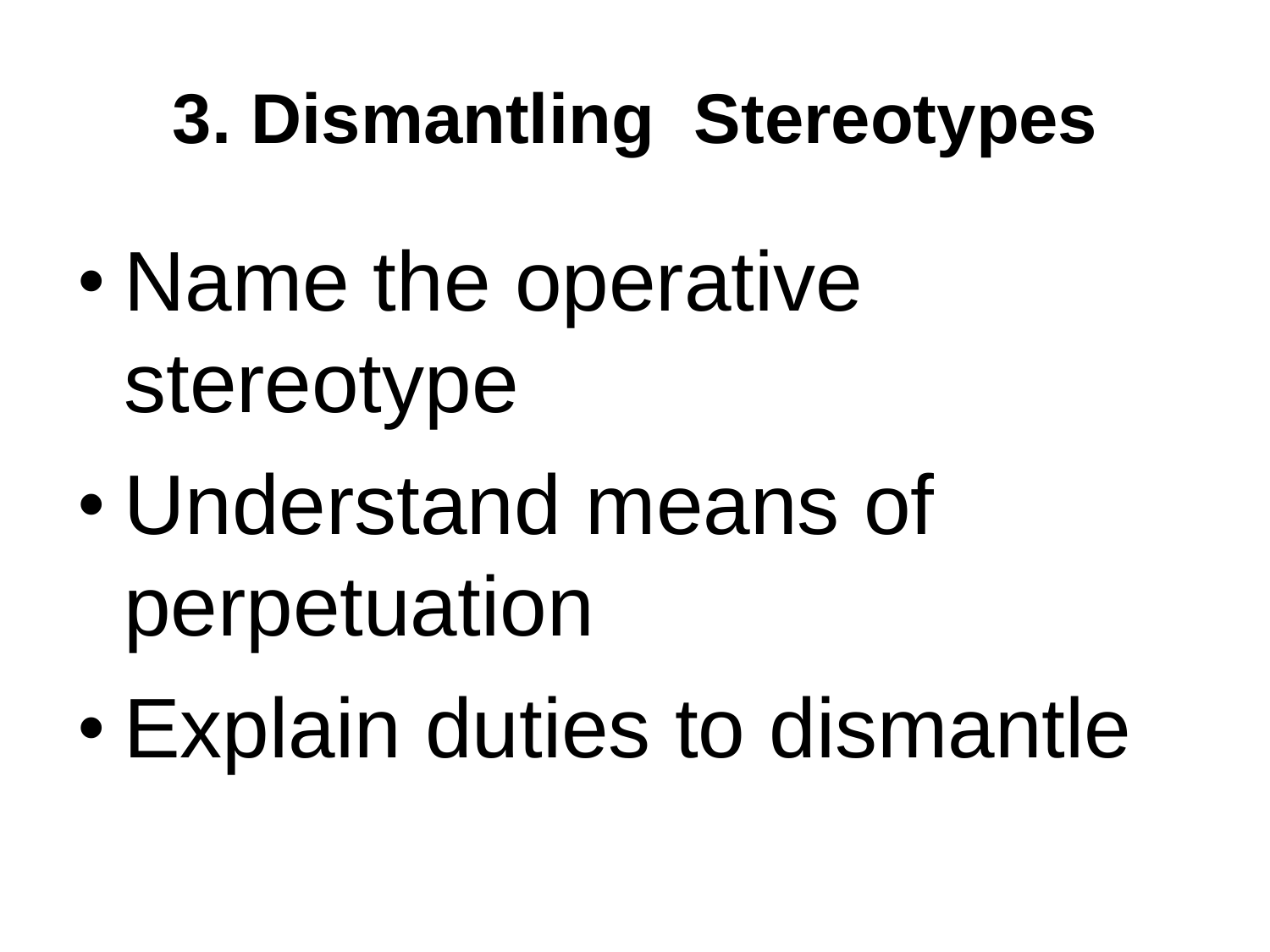FIGO Ethics Guideline on Harmful Stereotyping **Names Stps:** mothers & caregivers vulnerable/unreliable promiscuous (unmarried)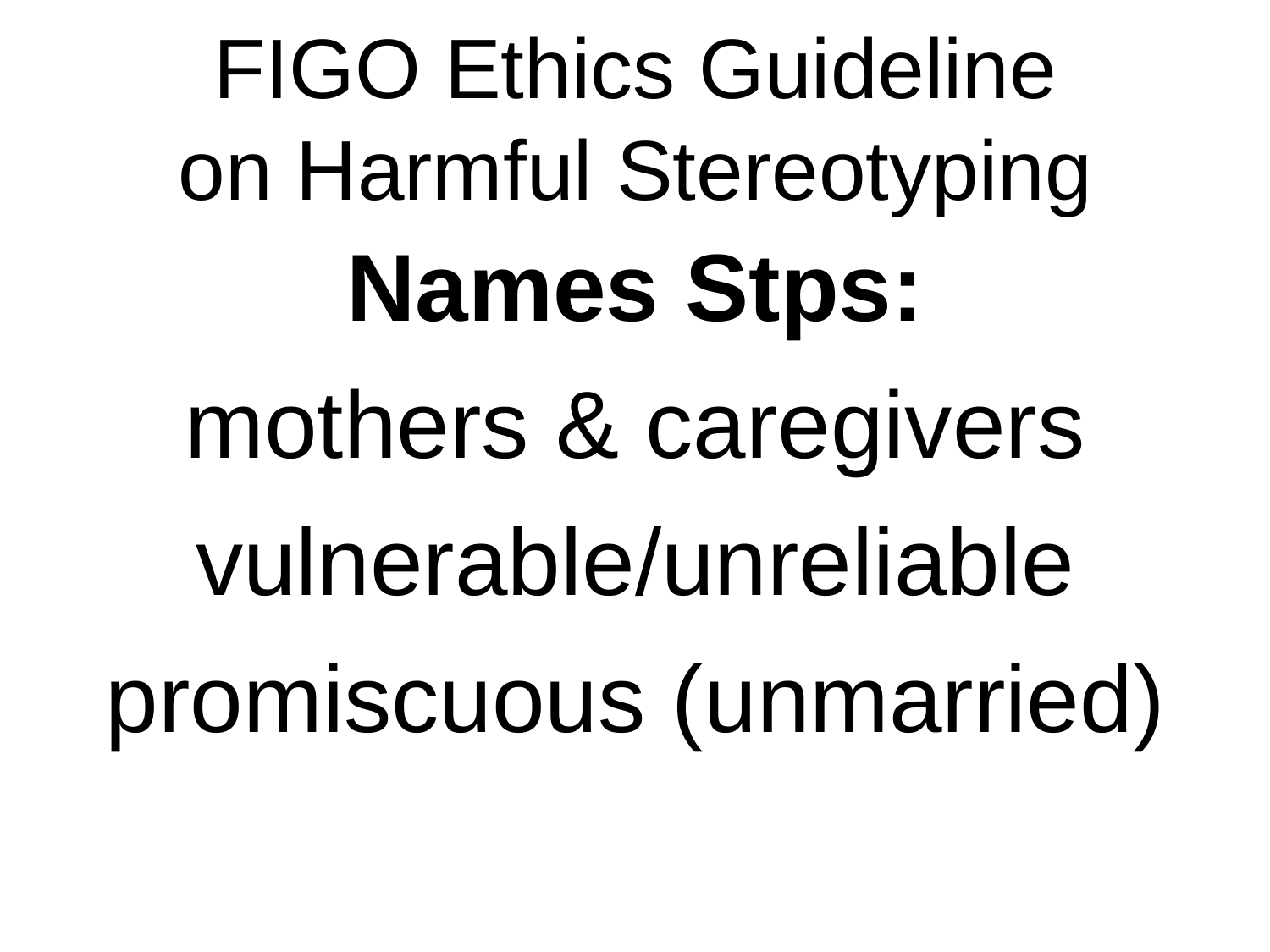### Their Means of **Perpetuation**

–unconscious reluctance to respect women's decisions –health sectors failing to respect women's decisions –laws/policies justifying men as sole decision makers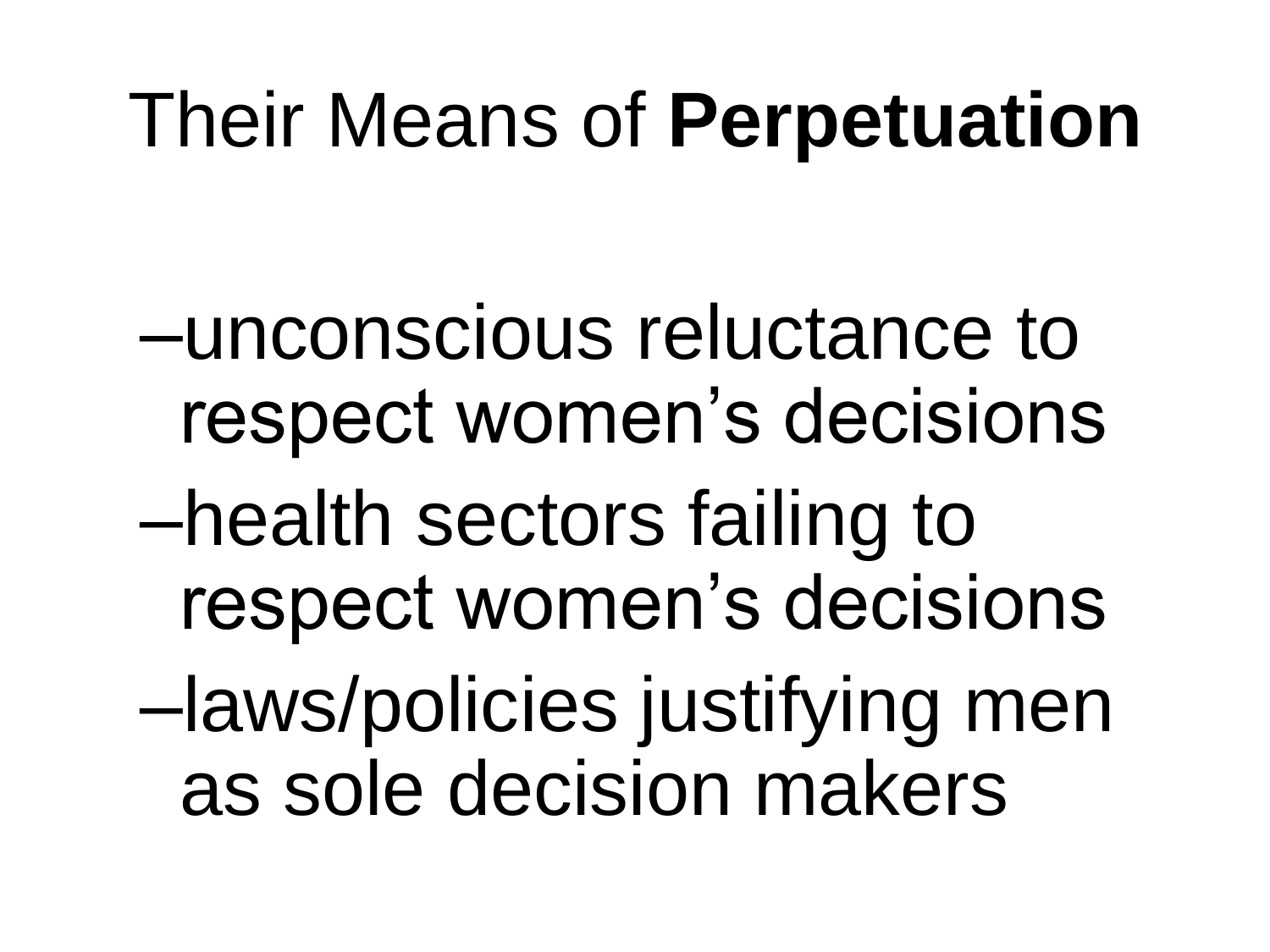### Legal **Duties to Dismantle**

to modify social and cultural patterns of conduct to eliminate prejudices and practices based on the inferiority or the superiority of either of the sexes, or on stereotyped roles for men and women (CEDAW, Art. 5(a))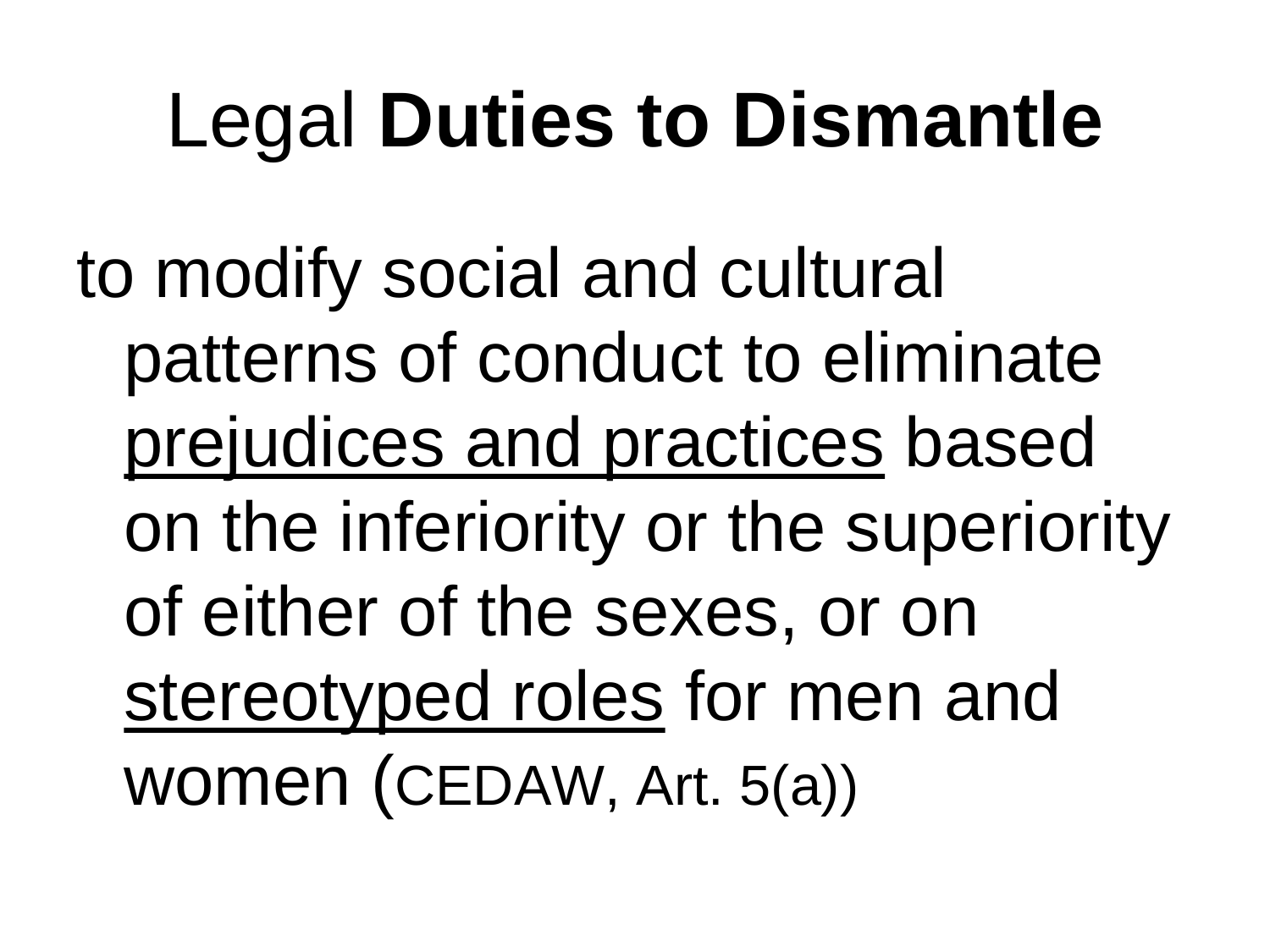### Legal **Duties to Dismante**

to take all appropriate measures to eliminate discrimination against women in the field of health care in order to ensure, equal access to health care services, including those related to family planning. (CEDAW, Art 12.1.)